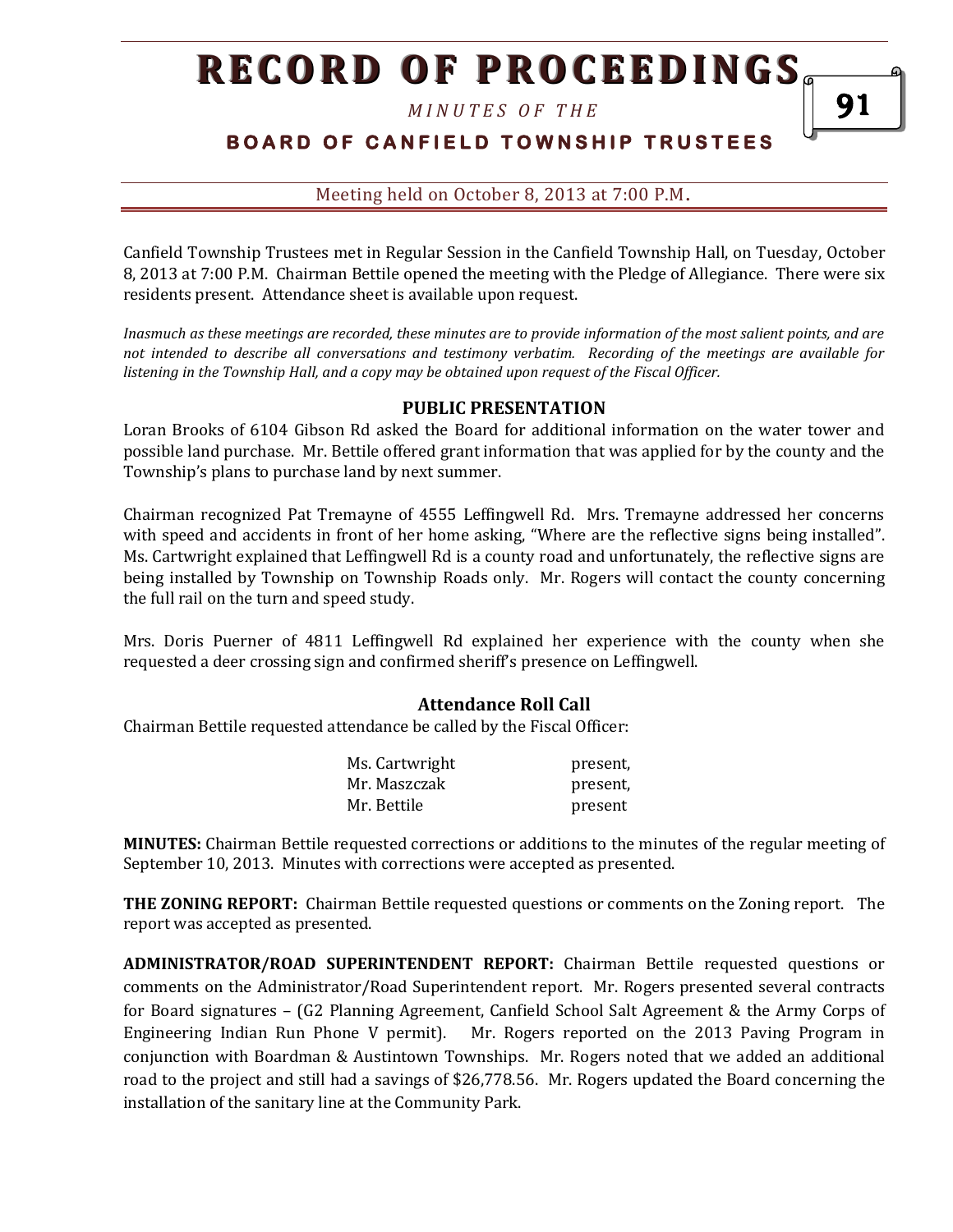*M I N U T E S O F T H E* 

# **BOARD OF CANFIELD TOWNSHIP TRUSTEES**

## Meeting held on October 8, 2013 at 7:00 P.M**.**

Ms. Cartwright asked the Chairman if everyone could check their calendars for a date to discuss the agreement for utilization of land at the Township Park for the Cardinal Joint Fire District's proposed new station. Mr. Rogers stated that we only need one Trustee. Mr. Maszczak told Mr. Rogers that he will get together with him to come up with a couple of dates. Ms. Cartwright noted that the Cardinal Joint Fire District meets on October 28, 2013 and if they could meet before that then the agreement could be presented at that meeting, if not, it would have to wait until the November 18, 2013 meeting.

Mr. Rogers gave a report on the Mercedes water runoff from the turnpike at the request of Mr. Maszczak. Mr. Bettile requested numbers on the Electronic Drive. Mr. Rogers noted that he doesn't have the final numbers yet, but they will be below last years' numbers. The report was accepted as presented.

**FISCAL OFFICER'S REPORT:** Chairman Bettile called on the Fiscal Officer, Carmen I. Heasley, to present the financials. She reviewed the purchase orders, warrants, electronic payments, one General Fund advance to cover the final payment for the paving program. Fiscal Officer requested that Keith Rogers and she be permitted to attend a public record training seminar on October 11, 2013 sponsored by the Ohio Attorney General's Office. The report was accepted as presented.

### **UNFINISHED BUSINESS RESOLUTION 2013-10-08-167 Multi-Purpose Building Waterline Tie-in**

Mr. Bettile moved to approve Xpress Underground to perform the waterline connection to the Multi-Purpose Building, as an extra to the sanitary sewer contract at a cost not to exceed \$600.00. The Motion was seconded by Mr. Maszczak. Discussion: Ms. Cartwright asked, "There was no previous provision made to tie in. Correct?" Mr. Rogers explained that he reviewed many files and the only provision he found was that if a leak was found, the contractor would come back to take care of it. Roll call: Ms. Cartwright, yes; Mr. Maszczak, yes; Mr. Bettile, yes. Motion carried 3 to 0.

## **RESOLUTION 2013-10-08-168 G2 Planning Agreement**

Mr. Maszczak moved to approve entering into a work agreement with G2 Planning for the Single Phase Proposal for updating the Township's Zoning Resolutions at a cost of \$19,300.00. The Motion was seconded by Ms. Cartwright. Discussion: Ms. Cartwright inquired as to when they would begin. Mr. Maszczak noted that this can begin immediately. We would want to coordinate thru the Zoning Board. Mr. Maszczak explained to the residents present why the Township is actively updating their zoning resolutions. Roll call: Ms. Cartwright, yes; Mr. Maszczak, yes; Mr. Bettile, yes. Motion carried 3 to 0.

#### **RESOLUTION 2013-10-08-169 Park Sanitary Sewer**

Ms. Cartwright moved to acquire a permit through the Mahoning County Sanitary Engineer's Office for the installation of the sewer at the Township Community Park at a cost of \$1,300.00. The Motion was seconded by Mr. Bettile. Roll call: Ms. Cartwright, yes; Mr. Maszczak, yes; Mr. Bettile, yes. Motion carried 3 to 0.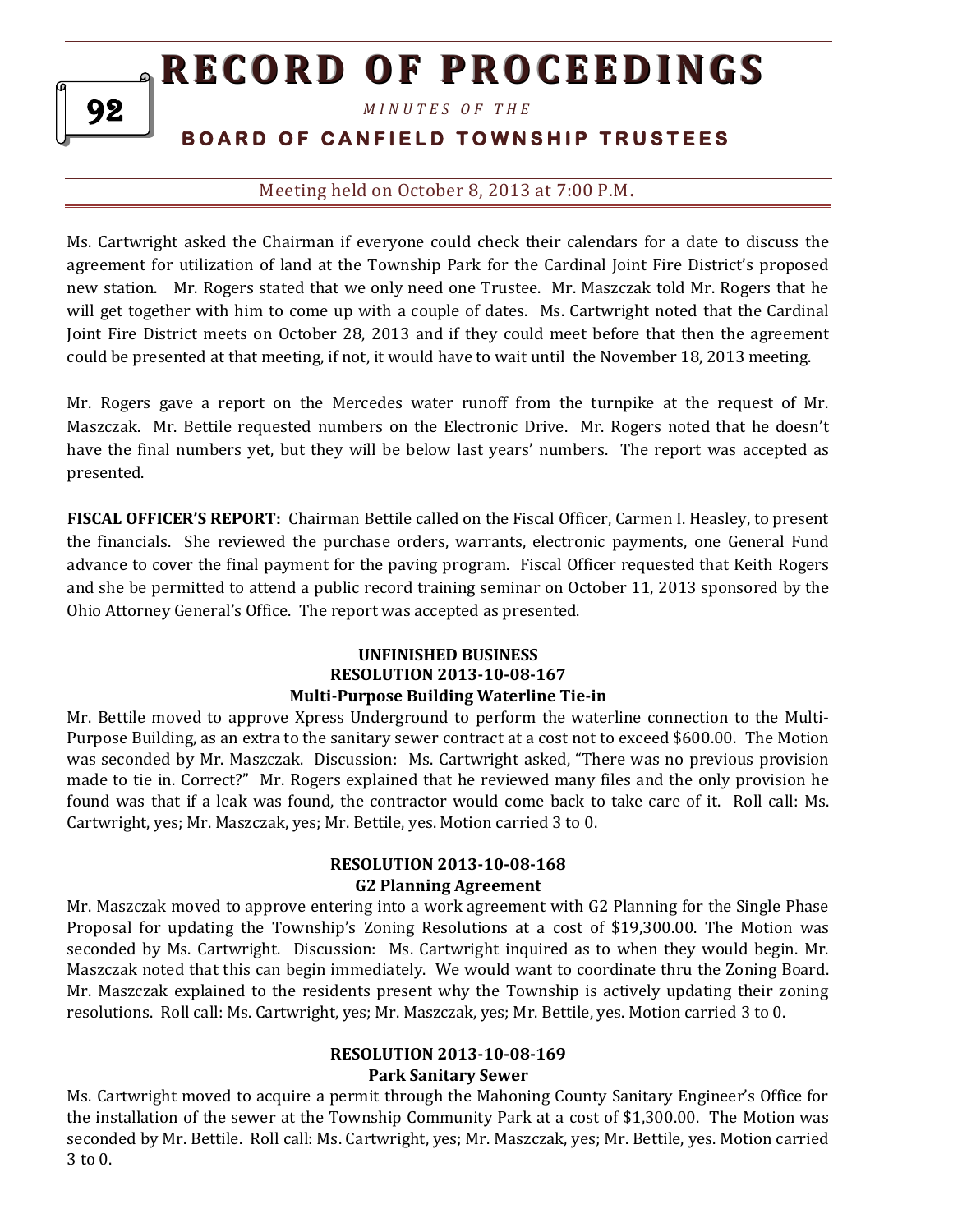*M I N U T E S O F T H E* 

93

# **BOARD OF CANFIELD TOWNSHIP TRUSTEES**

Meeting held on October 8, 2013 at 7:00 P.M**.**

#### **RESOLUTION 2013-10-08-170**

#### **OPWC Tippecanoe Estates Storm Sewer Replacement and Pedestrian Safety Phase I**

Mr. Maszczak moved A RESOLUTION AUTHORIZING the Chairman of the Board of Trustees TO PRE-PARE AND SUBMIT AN APPLICATION TO PARTICIPATE IN THE OHIO PUBLIC WORKS COMMISSION STATE CAPITAL IMPROVEMENT AND / OR LOCAL TRANSPORTATION IMPROVEMENT PROGRAM(S) AND TO EXECUTE CONTRACTS AS REQUIRED. WHEREAS, the State Capital Improvement Program and the Local Transportation Improvement Program both provide financial assistance to political subdivisions for capital improvements to public infrastructure, and WHEREAS, Canfield Township is planning to make capital improvements for the Tippecanoe Estates Storm Sewer Replacement and Pedestrian Safety Project Phase I, and WHEREAS, the infrastructure improvement herein above described is considered to be a priority need for the community and is a qualified project under the OPWC programs, NOW THEREFORE, BE IT RESOLVED by Canfield Township: Section 1: The Chairman Board of Trustees is hereby authorized to apply to the OPWC for funds as described above. Section 2: The Chairman Board of Trustees is authorized to enter into any agreements as may be necessary and appropriate for obtaining this financial assistance. The Motion was seconded by Ms. Cartwright. Discussion: Mr. Maszczak provided the percentage breakdown as follows: The engineers estimate for this project is \$586,757.00 with a breakdown for this project will be: 39% Grant (\$228,835.23); 31% Loan (\$181,894.67); and the Local Share of 30% (\$176,027.10) Ms. Cartwright asked how the first presentation went. Mr. Rogers stated that it was a three minute presentation that he felt went very well. Mr. Rogers explained the need for this project for the benefit of the residents present. Roll call: Ms. Cartwright, yes; Mr. Maszczak, yes; Mr. Bettile, yes. Motion carried 3 to 0.

#### **RESOLUTION 2013-10-08-171 OPWC Pheasant Run Culvert Replacement**

Ms. Cartwright moved A RESOLUTION AUTHORIZING the Chairman of the Board of Trustees TO PREPARE AND SUBMIT AN APPLICATION TO PARTICIPATE IN THE OHIO PUBLIC WORKS COMMISSION STATE CAPITAL IMPROVEMENT AND / OR LOCAL TRANSPORTATION IMPROVEMENT PROGRAM(S) AND TO EXECUTE CONTRACTS AS REQUIRED. WHEREAS, the State Capital Improvement Program and the Local Transportation Improvement Program both provide financial assistance to political subdivisions for capital improvements to public infrastructure, and WHEREAS, Canfield Township is planning to make capital improvements for the Pheasant Run Culvert Replacement Project, and WHEREAS, the infrastructure improvement herein above described is considered to be a priority need for the community and is a qualified project under the OPWC programs, NOW THEREFORE, BE IT RESOLVED by Canfield Township: Section 1: The Chairman Board of Trustees is hereby authorized to apply to the OPWC for funds as described above. Section 2: The Chairman Board of Trustees is authorized to enter into any agreements as may be necessary and appropriate for obtaining this financial assistance. The Motion was seconded by Mr. Maszczak. Discussion: Ms. Cartwright provided the percentage breakdown as follows: The engineers estimate for this project is \$72,625.00 the breakdown for this project will be: 40% Grant (\$29,050.00) with a Local Share of 60% (\$43,575.00) Mr. Rogers explained the need for this project for the benefit of the residents present. Roll call: Ms. Cartwright, yes; Mr. Maszczak, yes; Mr. Bettile, yes. Motion carried 3 to 0.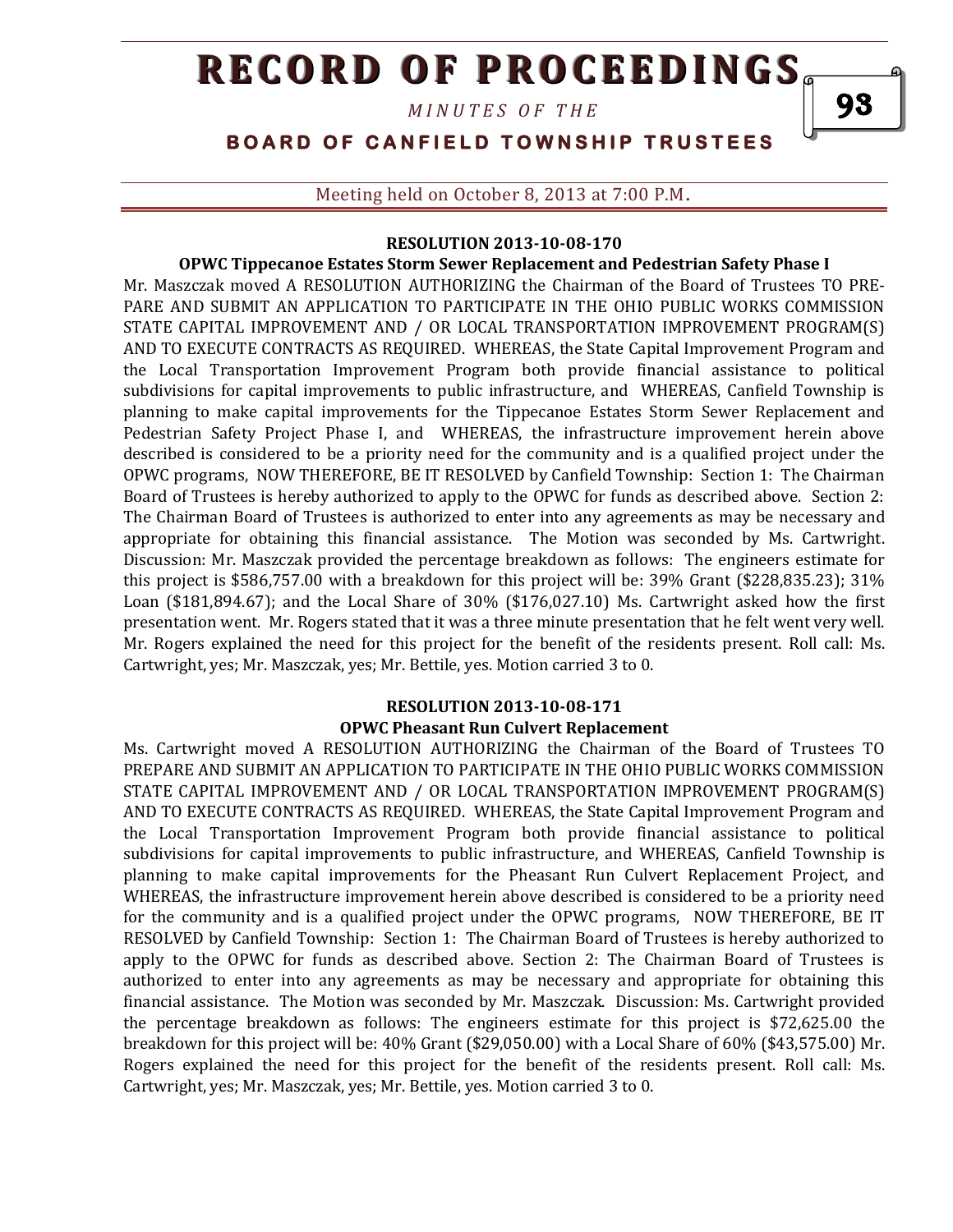*M I N U T E S O F T H E* 

# **BOARD OF CANFIELD TOWNSHIP TRUSTEES**

Meeting held on October 8, 2013 at 7:00 P.M**.**

#### **NEW BUSINESS RESOLUTION 2013-10-08-172 Equipment Declared Salvage**

Mr. Bettile moved to declare the following items as salvage and to have them removed from the inventory: a 2 ½ ton floor jack from the Public Works Department, and a APC battery backup from the Fiscal Officers' office. The Motion was seconded by Ms. Cartwright. Roll call: Ms. Cartwright, yes; Mr. Maszczak, yes; Mr. Bettile, yes. Motion carried 3 to 0.

## **RESOLUTION 2013-10-08-173 Salt Agreement with Canfield School**

Ms. Cartwright moved to enter into the following agreement: WHEREAS, ORC 505.101 permits a Township to pass a resolution to enter into a contract, without advertising or bidding, for the purchase or sale of materials, equipment, or supplies from or to any department, agency or political subdivision of the state; WHEREAS, Canfield Township desires to enter into an agreement with the Canfield Local School District for the sale of 200 tons of sodium chloride (hereinafter "rock salt") for the 2013-2014 winter season at an agreed cost of \$27.50 per ton. In addition, the School shall pay the Township \$13.90 per truck load for the labor and equipment cost. The Motion was seconded by Mr. Bettile. Discussion: Ms. Cartwright explained state regulation that requires the Township to charge the school for the salt and equipment use. Roll call: Ms. Cartwright, yes; Mr. Maszczak, yes; Mr. Bettile, yes. Motion carried 3 to 0.

#### **RESOLUTION 2013-10-08-174 2013 Leaf Pick-up**

Mr. Bettile moved to approve the Public Works Department to conduct the 2013 Leaf Recycling Pick-up. The Township will use the same quadrant system as in years past using state route 224 and state route 46 to divide the quadrants. The collection dates for this year will be as follows: for the NW and NE quadrants Oct. 23<sup>rd</sup>, Oct. 30<sup>th</sup>, Nov. 13<sup>th</sup> & Nov. 20<sup>th</sup>; for the SE and SW quadrants Oct. 24<sup>th</sup>, Oct. 31<sup>st</sup> and Nov.  $14$ <sup>th</sup>, & Nov. 21<sup>st</sup>. Township residents wishing to participate will receive their first (5) leaf bags free with a valid driver's license additional bags can also be purchased for an additional \$2.00 fee per five bag bundle. The leaf bags can be picked up M-F from 8-4 in the Township Office. The Motion was seconded by Mr. Maszczak. Discussion: Ms. Cartwright asked about the time for bag pick-up since we are open until 5pm. Mr. Rogers stated that he prefers ending at 4pm to leave him time to get his work done. Mr. Bettile asked about money available in the office for change. Mr. Rogers stated that the Fiscal Officer gets money into the office for that purpose. Roll call: Ms. Cartwright, yes; Mr. Maszczak, yes; Mr. Bettile, yes. Motion carried 3 to 0.

## **RESOLUTION 2013-10-08-175 2013 Leaf Collection Advertisement**

Mr. Maszczak moved to approve the advertising for the 2013 Leaf Collection Program in the *Town Crier*, the *Neighbors* and the sign for the Green not to exceed \$1200. The Motion was seconded by Mr. Bettile. Discussion: Ms. Cartwright noted that she will work with Mr. Rogers to get this done on time. Mr. Bettile asked if it will include Channel 19, the sign on the Green and our marquee. Ms. Cartwright stated yes, but Mr. Rogers is not sure that all this information can be added to our sign. Mr. Rogers felt that we may not have enough time to make the reusable sign. Ms. Cartwright asked that he put that on his calendar for next year. Roll call: Ms. Cartwright, yes; Mr. Maszczak, yes; Mr. Bettile, yes. Motion carried 3 to 0.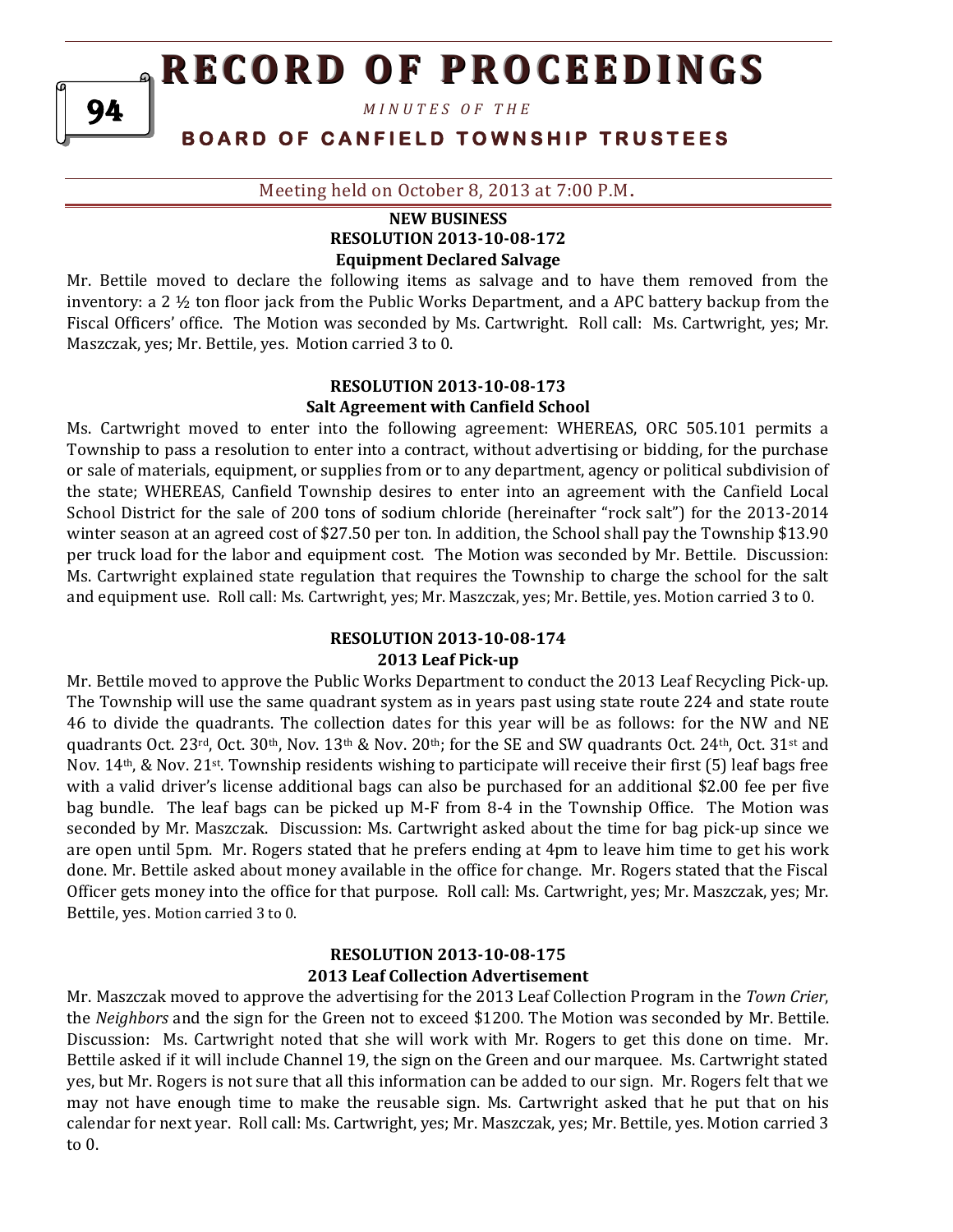*M I N U T E S O F T H E* 

**BOARD OF CANFIELD TOWNSHIP TRUSTEES** 

Meeting held on October 8, 2013 at 7:00 P.M**.**

## **RESOLUTION 2013-10-08-176 Public Records Seminar**

Ms. Cartwright moved to approve the Fiscal Officer and Township Administrator to attend a Public Records Seminar sponsored by the Ohio Attorney General's Office on October 11, 2013 (if seats are still available) at the Crestwood Local School District in Portage County the cost to be determined once they register for this seminar. The Motion was seconded by Mr. Bettile. Roll call: Ms. Cartwright, yes; Mr. Maszczak, yes; Mr. Bettile, yes. Motion carried 3 to 0.

#### **RESOLUTION 2013-10-08-177 Purchase Order**

Ms. Cartwright moved to approve purchase orders PO 49-2013 – PO 51-2013 for the total amount of \$3,100.00 for the purpose of encumbering the funds of the Township. The Motion was seconded by Mr. Bettile. Roll call: Ms. Cartwright, yes; Mr. Maszczak, yes; Mr. Bettile, yes. Motion carried 3 to 0.

## **RESOLUTION 2013-10-08-178 Warrant & Electronic Payments**

Mr. Maszczak moved to approve Warrants #9058 thru #9102 including electronic payments #218-2013 thru #238-2013 in the grand total of \$282,341.16 as general & payroll obligations of the Township. The Motion was seconded by Mr. Bettile. Roll call: Ms. Cartwright, yes; Mr. Maszczak, yes; Mr. Bettile, yes. Motion carried 3 to 0.

## **RESOLUTION 2013-10-08-179 General Fund Advance**

Ms. Cartwright moved to approve the advance of \$23,882.10 from the General Fund #1000-920-920- 0000 to the Permissive Fund revenue #2231-941-0000 to cover the final payment for the 2013 Paving Program Project. The Motion was seconded by Mr. Bettile. Roll call: Ms. Cartwright, yes; Mr. Maszczak, yes; Mr. Bettile, yes. Motion carried 3 to 0.

**Trustee Comments**: Ms. Cartwright noted that she had forwarded an e-mail she received from Canfield City Manager to the Board members asking if our Board would be interested in putting the word Canfield on the bridge bypass. They would need our permission since the bridge is in the Township. This would become a joint project between the Township and the City with an estimated cost of \$5,000 to \$10,000 that would be split 50/50. Mr. Bettile would like to see the prints before he would OK. Ms. Cartwright noted that the State is looking to see if we are interested in participating in this project before they would do anything. Mr. Maszczak asked if we can do a conditional approval and say something like we want to do this, but we want to see it first. Ms. Cartwright stated, "Absolutely, ODOT is asking and giving us the opportunity to participate. We can say that it is conditional on seeing the drawings". Mr. Maszczak asked if we know the City's position. Ms. Cartwright noted that the City would like to move forward with it, but can't without our permission. The Board is giving conditional approval upon seeing the drawings.